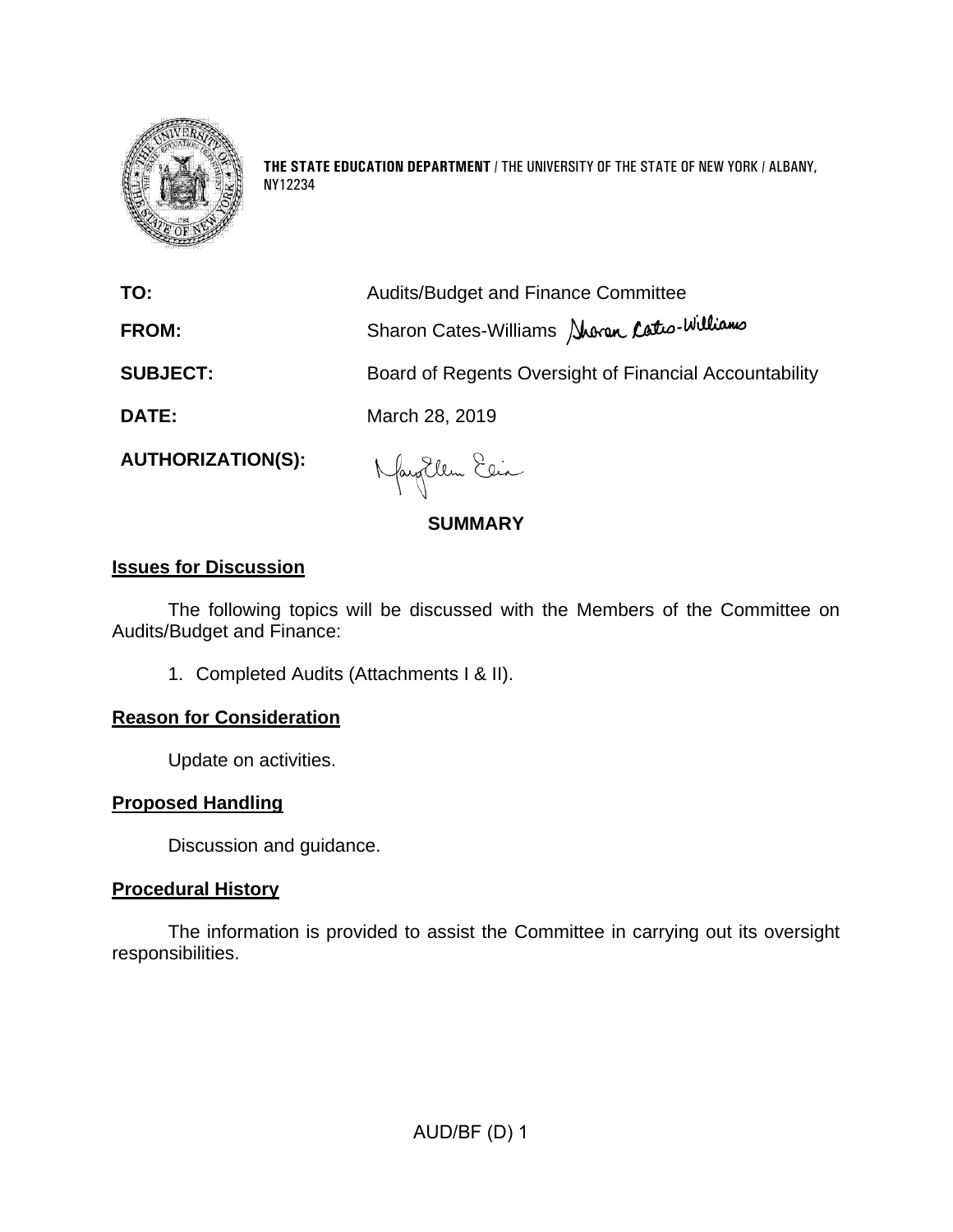# **Background Information**

## 1. Completed Audits

The Committee is being presented with seven audits this month (Attachments I & II). All seven audits were issued by the Office of the New York State Comptroller:

Office of the New York State Comptroller

Bolton Central School District Deposit Central School District Hoosic Valley Central School District Johnsburg Central School District Lewiston-Porter Central School District School Districts of North Syracuse and West Seneca SED - Association to Benefit Children

## **Recommendation**

No action required for audit initiatives and presentation of audits.

## **Timetable for Implementation**

N/A

The following materials are attached:

• Summary of Audit Findings including Audit Abstracts (Attachments I and II)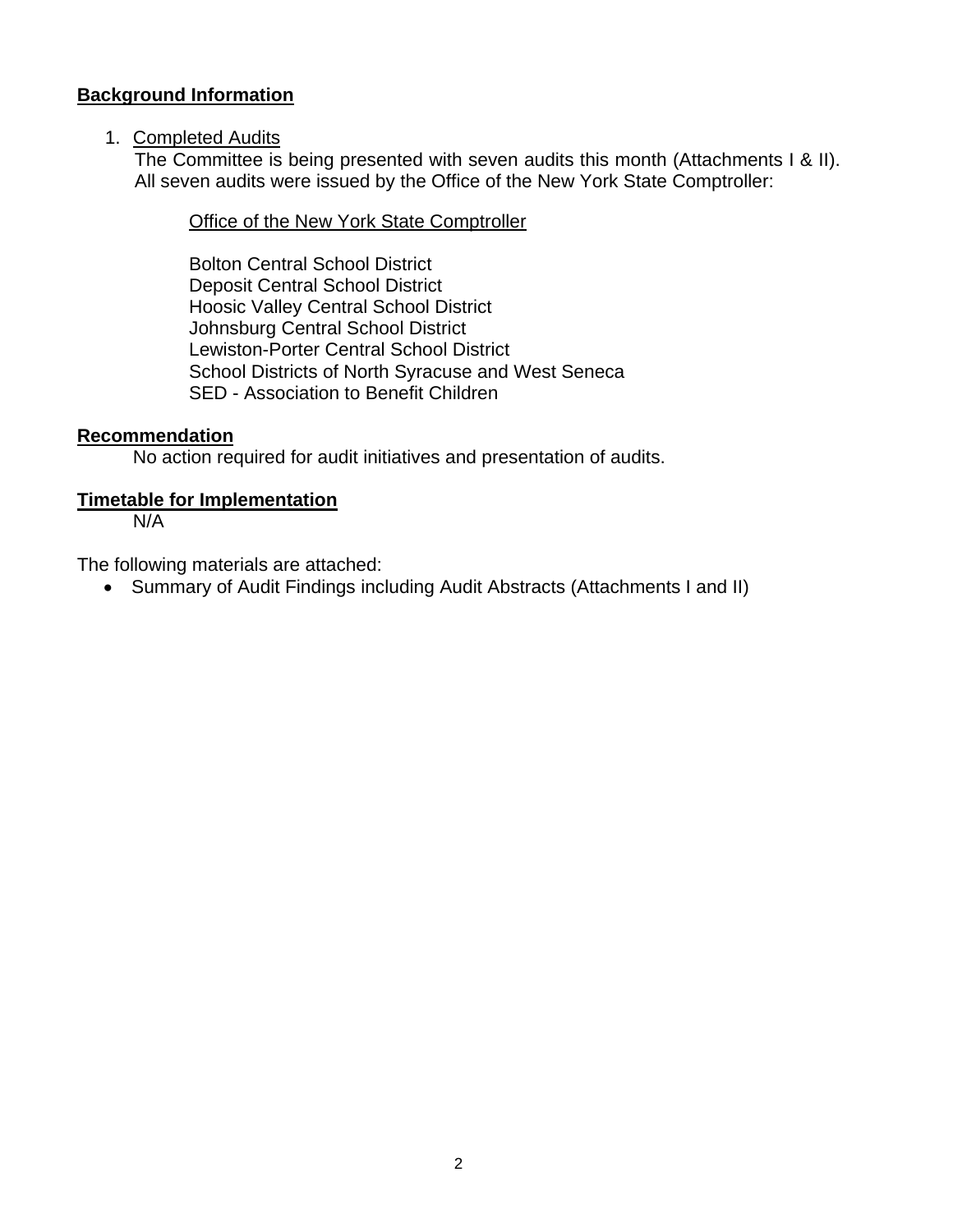## Attachment I

#### **Regents Committee on Audits/Budget and Finance April 2019 Review of Audits Presented Department's Internal Audit Workgroup**

#### Newly Presented Audits

The Department's Office of Audit Services summarized the seven audits that are being presented to the Committee this month which were conducted by the Office of the New York State Comptroller (OSC). Six audits were of school districts and one was of a special education service provider.

The findings were in the areas of budgeting/financial reporting, extra-classroom activities, payroll and leave accruals, energy management, and Reimbursable Cost Manual compliance.

The Department has issued letters to the school district auditees reminding them of the requirement to submit corrective action plans to the Department and OSC within 90 days of their receipt of the audit report.

All the audits were reviewed internally, and none have been identified to bring to the Committee's attention.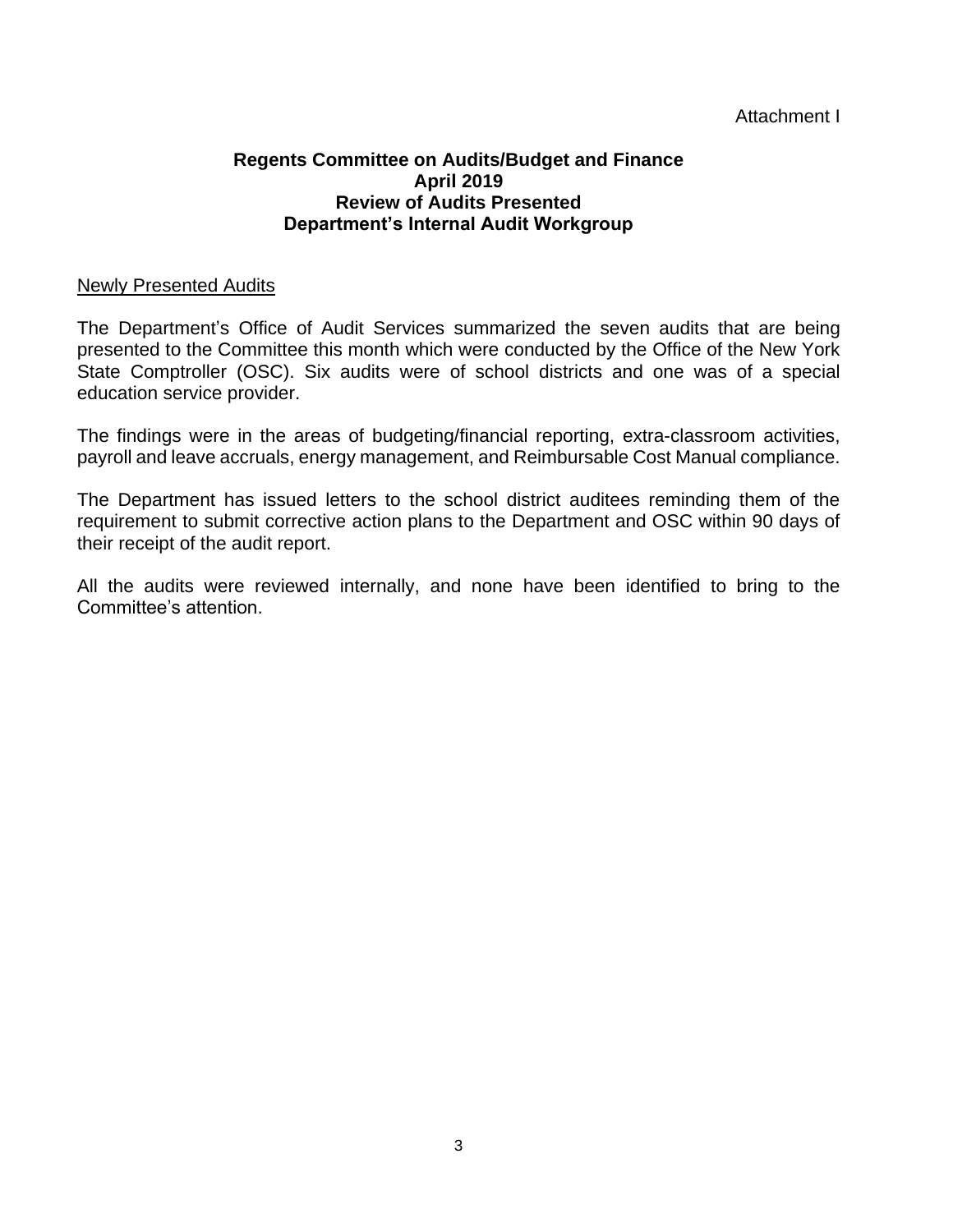# Attachment II

### **Regents Audits/Budget and Finance Committee Meeting Summary of Audit Findings April 2019**

| <b>Audit</b>                                       | <b>Budgeting/Financial</b><br><b>Reporting</b> | Extra-<br><b>Classroom</b><br><b>Activities</b> | <b>Payroll/Leave</b><br><b>Accruals</b> | <b>Energy</b><br><b>Management</b> | Reimbursable<br><b>Cost Manual</b> |
|----------------------------------------------------|------------------------------------------------|-------------------------------------------------|-----------------------------------------|------------------------------------|------------------------------------|
| <b>Bolton Central School District</b>              |                                                |                                                 |                                         |                                    |                                    |
| <b>Deposit Central School District</b>             | ́                                              |                                                 |                                         |                                    |                                    |
| <b>Hoosic Valley Central School District</b>       |                                                |                                                 |                                         |                                    |                                    |
| Johnsburg Central School District                  |                                                | ⋏                                               |                                         |                                    |                                    |
| <b>Lewiston-Porter Central School District</b>     |                                                |                                                 | x                                       |                                    |                                    |
| School Districts of North Syracuse and West Seneca |                                                |                                                 |                                         | X                                  |                                    |
| SED - Association to Benefit Children              |                                                |                                                 |                                         |                                    |                                    |
| April 2019 Totals:                                 |                                                |                                                 |                                         |                                    |                                    |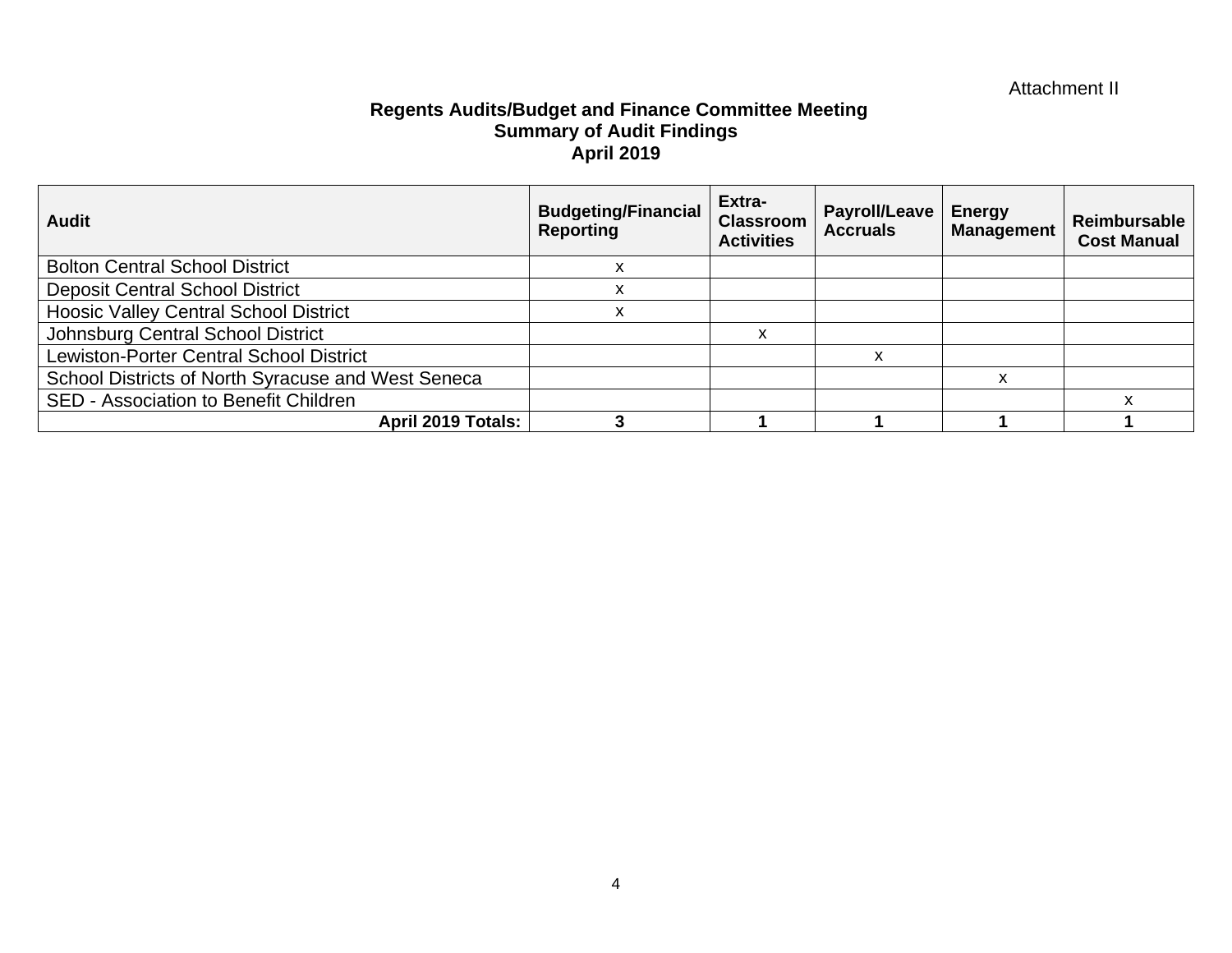# **Summary of Current and Prior Audit Findings**

|                                                 | Aug            | <b>Sept</b>    | Oct            | <b>Nov</b>     | <b>Dec</b>     | <b>January</b>   | <b>February</b>  | <b>March</b>   | <b>April</b>     |                  |
|-------------------------------------------------|----------------|----------------|----------------|----------------|----------------|------------------|------------------|----------------|------------------|------------------|
|                                                 | 2018           | 2018           | 2018           | 2018           | 2018           | 2019             | 2019             | 2019           | 2019             | <b>Total</b>     |
| Banking                                         | $\overline{0}$ | $\theta$       | $\Omega$       | $\Omega$       | $\overline{0}$ | $\boldsymbol{0}$ | $\boldsymbol{0}$ | $\overline{0}$ | $\boldsymbol{0}$ | $\boldsymbol{0}$ |
| <b>Budgeting/Financial Reporting</b>            | 5              | 3              | 4              | 6              | 5              | 3                | $\overline{2}$   | 4              | 3                | 35               |
| <b>Capital Assets</b>                           | $\theta$       | $\theta$       | $\Omega$       | $\theta$       | $\overline{0}$ | $\overline{0}$   | $\overline{0}$   |                | $\overline{0}$   |                  |
| <b>Capital Construction</b>                     | $\overline{0}$ | $\overline{0}$ | $\overline{0}$ | $\overline{0}$ | $\mathbf{0}$   | $\overline{0}$   | $\overline{0}$   | $\overline{0}$ | $\overline{0}$   | $\bf{0}$         |
| Cash                                            | $\theta$       |                | $\theta$       | $\theta$       | $\overline{0}$ | $\overline{0}$   | $\boldsymbol{0}$ | $\overline{0}$ | $\overline{0}$   |                  |
| <b>Charter School Management/Tuition</b>        | $\overline{0}$ | $\overline{0}$ | $\theta$       | $\overline{0}$ | $\overline{0}$ | $\overline{0}$   | $\boldsymbol{0}$ | $\overline{0}$ | $\overline{0}$   | $\boldsymbol{0}$ |
| <b>Claims Processing</b>                        |                | $\overline{0}$ |                |                | $\overline{2}$ | $\overline{2}$   | 3                | $\overline{2}$ | $\overline{0}$   | 12               |
| <b>Conflict of Interest</b>                     | $\overline{0}$ | $\overline{0}$ | $\theta$       | $\overline{0}$ | $\overline{0}$ | $\overline{0}$   | $\overline{0}$   | $\overline{0}$ | $\overline{0}$   | $\bf{0}$         |
| Data Reliability (Graduation, Attendance, etc.) | $\overline{0}$ | $\overline{0}$ | $\theta$       | $\overline{0}$ | $\overline{0}$ | $\overline{0}$   | $\boldsymbol{0}$ | $\overline{0}$ | $\overline{0}$   | $\boldsymbol{0}$ |
| Extra classroom Activity Fund                   | $\overline{2}$ | $\overline{0}$ | $\Omega$       | $\overline{0}$ |                | $\overline{0}$   | $\overline{0}$   |                |                  |                  |
| Fuel Accountability/Energy Management           | $\overline{0}$ | $\overline{0}$ | $\theta$       | $\overline{0}$ | $\overline{0}$ | $\overline{0}$   | $\overline{0}$   | $\overline{0}$ |                  |                  |
| <b>Grant Reporting Compliance</b>               | $\overline{0}$ | $\theta$       | $\Omega$       | $\theta$       | $\overline{0}$ | $\overline{0}$   | $\overline{0}$   | $\overline{0}$ | $\overline{0}$   | $\boldsymbol{0}$ |
| <b>Information Technology</b>                   |                |                |                | $\overline{0}$ |                | 3                | $\overline{2}$   |                | $\overline{0}$   | 10               |
| <b>Internal Controls</b>                        | $\overline{0}$ | $\theta$       | $\theta$       | $\theta$       | $\overline{0}$ | $\overline{0}$   | $\boldsymbol{0}$ | $\overline{0}$ | $\overline{0}$   | $\boldsymbol{0}$ |
| <b>Medicaid Revenues</b>                        | $\overline{0}$ | $\overline{0}$ | $\theta$       | $\overline{0}$ | $\mathbf{0}$   | $\overline{0}$   | $\boldsymbol{0}$ |                | $\overline{0}$   |                  |
| Payroll/Leave Accruals                          | $\overline{2}$ | $\theta$       | $\Omega$       | $\overline{2}$ | $\overline{4}$ |                  | $\overline{0}$   | $\overline{2}$ |                  | 12               |
| Procurement                                     |                | $\overline{0}$ | 3              | $\overline{0}$ | $\overline{0}$ | $\overline{4}$   |                  | 4              | $\overline{0}$   | 13               |
| Reimbursable Cost Manual Compliance             |                |                | $\theta$       | $\overline{0}$ |                | $\overline{2}$   | $\overline{2}$   | 10             |                  | 18               |
| Tuition Assistance Program (TAP)                | $\theta$       | $\overline{0}$ | $\Omega$       | $\theta$       | $\overline{0}$ | $\overline{0}$   | $\overline{0}$   | $\overline{0}$ | $\overline{0}$   | $\boldsymbol{0}$ |
| Other                                           | 4              | 3              | 0              | $\overline{2}$ |                | $\overline{0}$   | $\overline{0}$   | $\overline{0}$ | $\boldsymbol{0}$ | 10               |
| <b>Total:</b>                                   | 17             | 9              | 9              | 11             | 15             | 15               | 10               | 26             | 7                | 119              |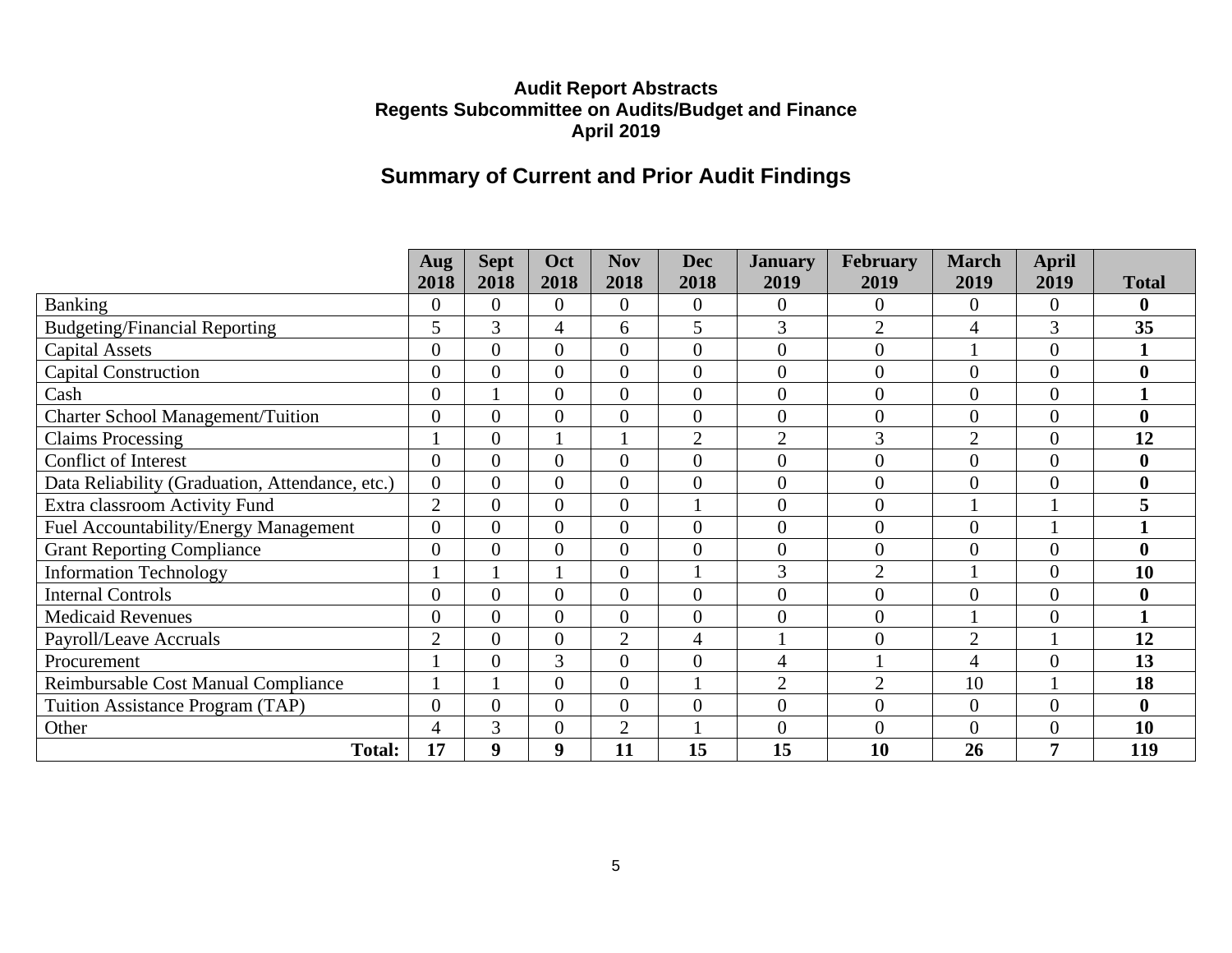# **Definitions of Categories**

**Banking** – includes findings related to electronic banking.

**Budgeting**/**Financial Reporting** – includes budget reviews required for school districts that have received approval for deficit financing; poor expenditure and revenue projections; and inaccurate accounting statements, such as, an overstated fund balance, fund balance exceeding the legal limit, general fund transfers without Board and/or voter approval, and improper use of accrued liability reserve funds.

**Capital Assets –** includes failure to have a manager responsible, lack of policy, and inappropriate disposal.

**Capital Construction** – includes a lack of detailed accounting records related to a capital project, undocumented expenses, inappropriate and unapproved change orders.

**Cash** – includes poor control of cash, failure to prepare bank reconciliations, and weaknesses in the treasurer's duties.

**Charter School Management/Tuition** – includes findings related to audits of charter school's management.

**Claims Processing** – includes claims being paid without adequate documentation, failure to audit the claim, an untrained claims auditor, and a claims auditor that lacks independence.

**Conflict of Interest**– includes personal conflicts of board members, district officials, and district employees where they have an interest in a contract, where they have the power, or may appoint someone who has the power to negotiate, authorize, approve, prepare, and make payment or audit bills or claims of the contract.

**Data Reliability/Attendance/Grade Changes** – includes findings related to cohort data, graduation rates, drop out data, attendance, and grade changes.

**Extra-Classroom Activities** – includes poor accounting over funds and no documentation of expenses.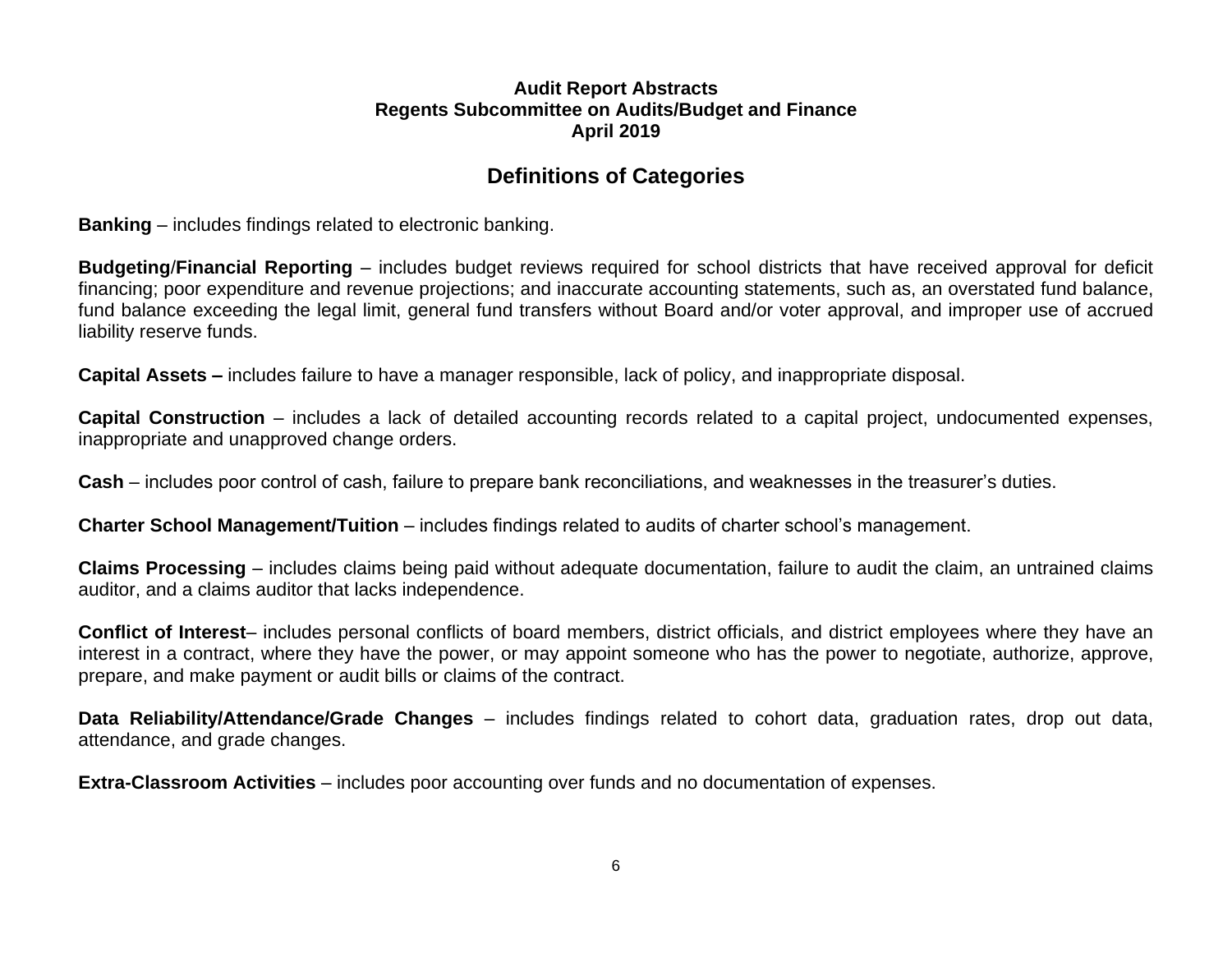**Fuel Accountability/Energy Management** – includes findings and observations relate to school districts use of energy and measures to reduce such use.

**Grant Reporting/Compliance** – includes findings related to grant reporting and compliance.

**Information Technology** – includes lack of a disaster recovery plan, failure to back up information, inappropriate or undocumented user rights, inappropriate or missing password protection, no policy and procedures, and disposal of computer equipment.

**Internal Controls** – includes findings related to one of the five internal control components – Control Environment, Risk Assessment, Control Activities, Information and Communication, and Monitoring.

**Medicaid Revenue** – includes failure to significantly document eligible services or to claim reimbursement.

**Payroll/Leave Accruals** – includes a lack of segregation of duties in the payroll process; no policy and procedures and inappropriate payments to district administrators including leave accruals and health benefits; improper classification of employees; insufficient policies and procedures for the employee retirement system; improper contractual benefit payments; and improper longevity payments to the former superintendent.

**Procurement** – includes findings related to lack of a contract, failure to competitively bid, failure to use purchase orders, lack of segregation of duties, no approval of the purchase and a lack of documentation.

**Reimbursable Cost Manual Compliance** – includes findings related to audits of special education providers.

**School Lunch Fund** – includes findings related to the administration of the School Lunch Fund.

**Tuition Assistance Program** – includes instances of TAP payments being received for students that did not meet the eligibility criteria.

**Other** – includes findings related to Violent and Disruptive Incident Reporting (VADIR), Employment Preparation Education (EPE), migrant education program, community college.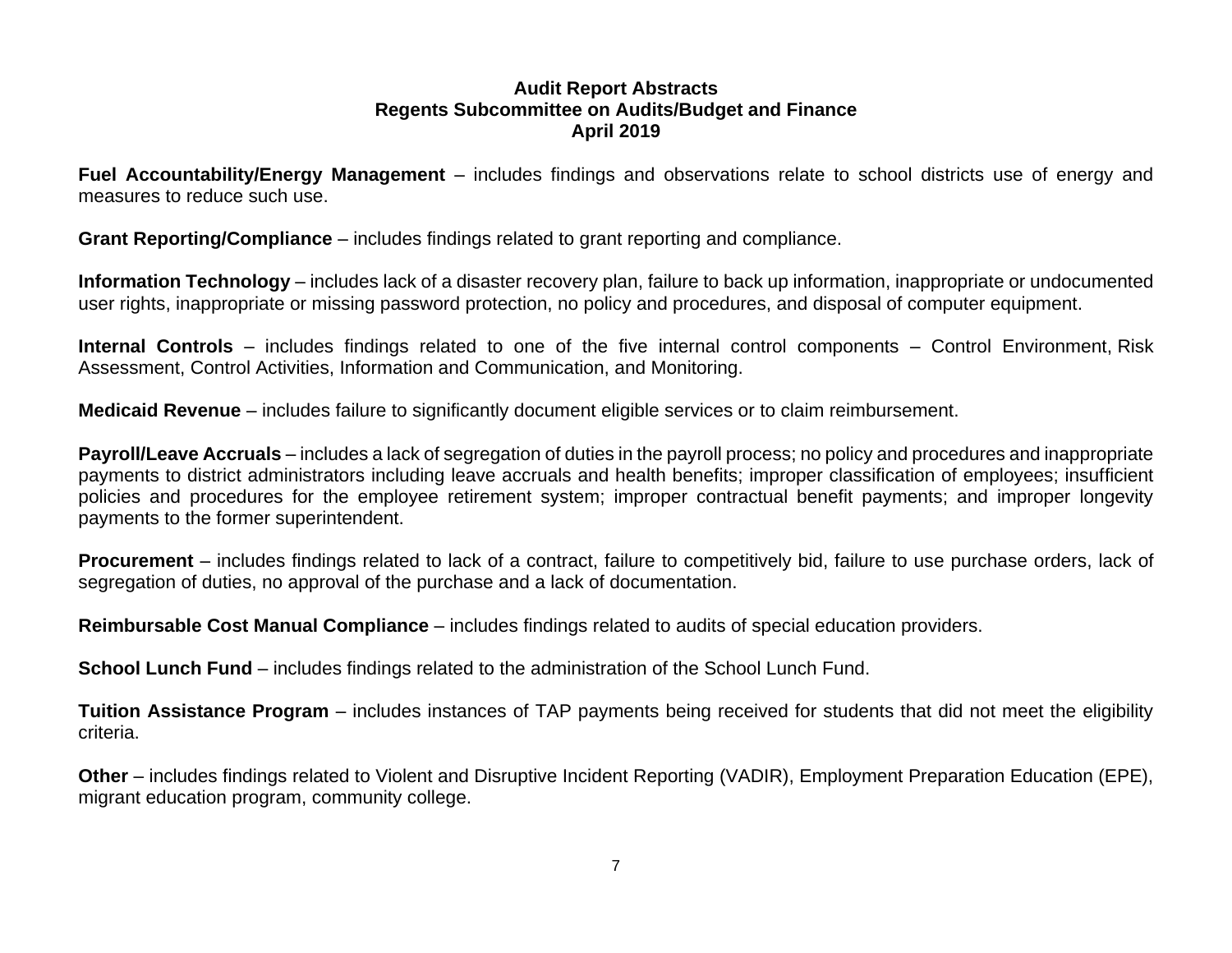| New York State Office of the State Comptroller                                                                                      |                                                                                                                                                                                                                                                                                                                                                                                                                                                          |                                                                                                                                                                                                                                                                                                                                                                                                                                                                                                                                                                                                                                                                  |  |  |  |
|-------------------------------------------------------------------------------------------------------------------------------------|----------------------------------------------------------------------------------------------------------------------------------------------------------------------------------------------------------------------------------------------------------------------------------------------------------------------------------------------------------------------------------------------------------------------------------------------------------|------------------------------------------------------------------------------------------------------------------------------------------------------------------------------------------------------------------------------------------------------------------------------------------------------------------------------------------------------------------------------------------------------------------------------------------------------------------------------------------------------------------------------------------------------------------------------------------------------------------------------------------------------------------|--|--|--|
| <b>Audit</b>                                                                                                                        | <b>Major Finding (s)</b>                                                                                                                                                                                                                                                                                                                                                                                                                                 | <b>Recommendation/Response</b>                                                                                                                                                                                                                                                                                                                                                                                                                                                                                                                                                                                                                                   |  |  |  |
|                                                                                                                                     |                                                                                                                                                                                                                                                                                                                                                                                                                                                          | 5 recommendations                                                                                                                                                                                                                                                                                                                                                                                                                                                                                                                                                                                                                                                |  |  |  |
| <b>Bolton Central School</b><br><b>District</b><br><b>Fund Balance Management</b><br>2018M-249<br>4 <sup>th</sup> Judicial District | District officials did not effectively manage general<br>fund balance. The annual budgeted appropriations<br>were over estimated by 13 percent. Unrestricted<br>unappropriated fund balance at the end of 2017-18<br>was \$2.7 million exceeding the 4 percent statutory<br>limit by almost 25 percent. In addition, the<br>unemployment insurance reserve was overfunded,<br>and the retirement contribution reserve was not<br>being used as intended. | It was recommended that District officials adopt annual budgets<br>that include reasonable estimates for appropriations and the<br>amount of fund balance that will be used to fund operations<br>based on historical trends or other relevant information; Reduce<br>unrestricted fund balance to within the statutory limit and use<br>surplus funds in a manner more beneficial to taxpayers; and to<br>review and reduce reserve balances to reasonable levels in<br>accordance with applicable statutes.<br>District officials generally agreed with the recommendations and<br>have initiated, or indicated they planned to initiate corrective<br>action. |  |  |  |
|                                                                                                                                     |                                                                                                                                                                                                                                                                                                                                                                                                                                                          | 2 recommendations                                                                                                                                                                                                                                                                                                                                                                                                                                                                                                                                                                                                                                                |  |  |  |
| <b>Deposit Central School</b><br><b>District</b><br><b>Financial Condition</b><br>2018M-204<br>6 <sup>th</sup> Judicial District    | District officials have implemented measures to<br>contain costs in the general fund. However, they<br>have not implemented plans to improve operating<br>results in the cafeteria fund which has had three<br>successive operating deficits in each of the last<br>three fiscal years ranging from about \$5,200 to<br>\$77,000.                                                                                                                        | It was recommended that the Board continue to examine the<br>cost-effectiveness of providing special education classes and<br>offer programs in-house when it is cost-effective to do so; and<br>that District officials examine ways to gain more control over<br>menu options to increase participation and cafeteria revenues,<br>including ways to make breakfast more accessible to students.<br>District officials generally agreed with the recommendations and<br>have initiated, or indicated they planned to initiate corrective<br>action.                                                                                                            |  |  |  |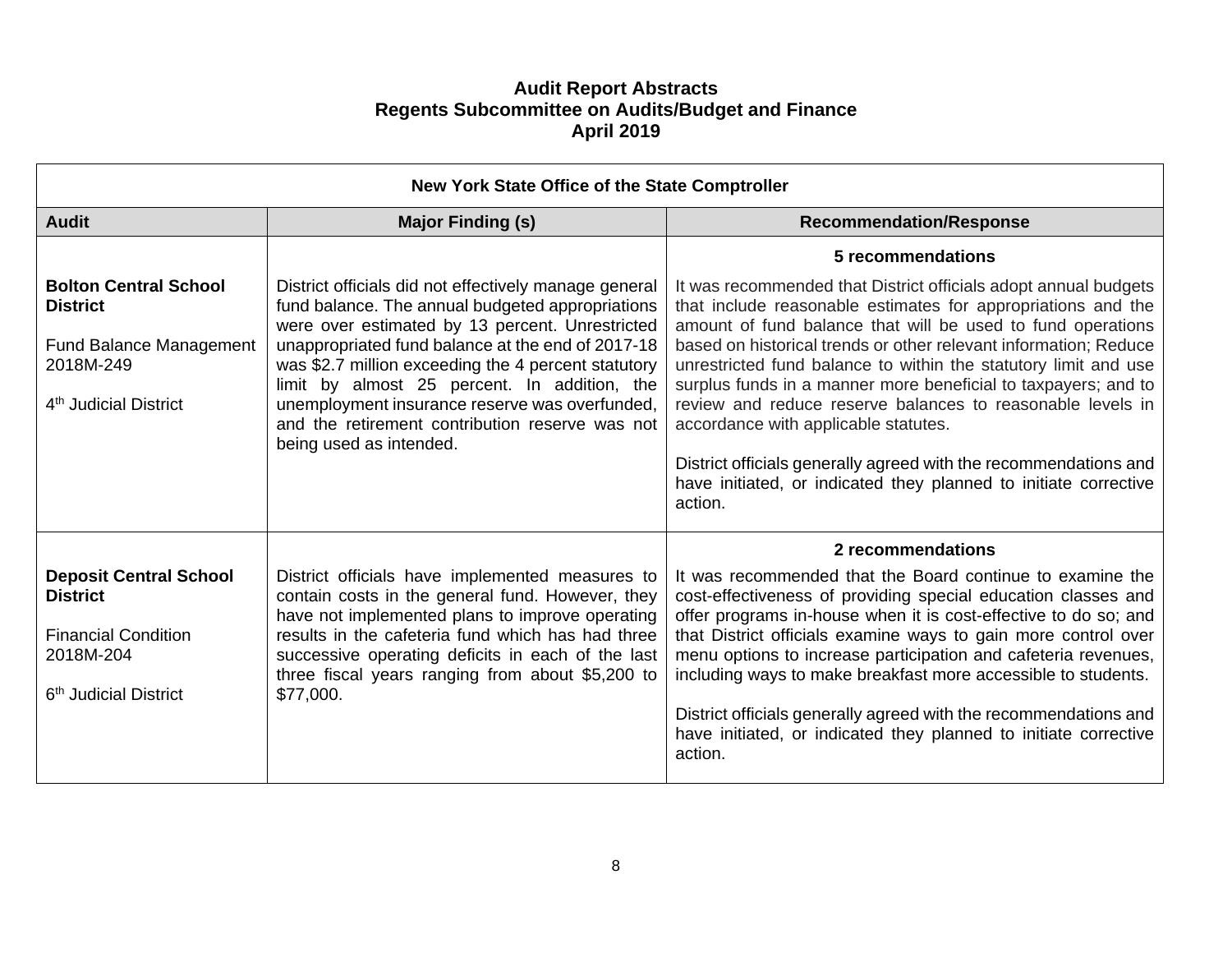|                                                                                                                                               |                                                                                                                                                                                                                                                                                                                                    | 6 recommendations                                                                                                                                                                                                                                                                                                                                                                                               |
|-----------------------------------------------------------------------------------------------------------------------------------------------|------------------------------------------------------------------------------------------------------------------------------------------------------------------------------------------------------------------------------------------------------------------------------------------------------------------------------------|-----------------------------------------------------------------------------------------------------------------------------------------------------------------------------------------------------------------------------------------------------------------------------------------------------------------------------------------------------------------------------------------------------------------|
| <b>Hoosic Valley Central</b><br><b>School District</b>                                                                                        | District officials overestimated appropriations by an<br>average of \$2.1 million or 11.3 percent annually<br>with a cumulative total of more than \$6.3 million                                                                                                                                                                   | District officials should develop realistic appropriations and only<br>appropriate fund balance that will be used to fund operations.<br>Use surplus funds in a manner that benefits District taxpayers,                                                                                                                                                                                                        |
| <b>Financial Management</b><br>2018M-238                                                                                                      | from 2015-16 through 2017-18. In addition, four<br>reserves were over funded. The District's<br>recalculated unrestricted fund balance ranged                                                                                                                                                                                      | such as funding one-time expenditures and/or necessary<br>reserves and reducing property taxes. Review all reserves to<br>determine whether balances are necessary and reasonable and                                                                                                                                                                                                                           |
| 3rd and 4 <sup>th</sup> Judicial District                                                                                                     | between 8.7 and 11.1 percent of ensuring years'<br>appropriations.                                                                                                                                                                                                                                                                 | use excess amounts in accordance with applicable statutes and<br>in a manner that benefits taxpayers.                                                                                                                                                                                                                                                                                                           |
|                                                                                                                                               |                                                                                                                                                                                                                                                                                                                                    | District officials generally agreed with the recommendations and<br>indicated they planned to take corrective action.                                                                                                                                                                                                                                                                                           |
|                                                                                                                                               |                                                                                                                                                                                                                                                                                                                                    | 11 recommendations                                                                                                                                                                                                                                                                                                                                                                                              |
| <b>Johnsburg Central</b><br><b>School District</b><br><b>Extra-Classroom Activity</b><br>Funds 2018M-150<br>4 <sup>th</sup> Judicial District | Collections, cash advances, and disbursements<br>relating to the extra-classroom activity funds were<br>not supported by adequate documentation. These<br>exceptions include: collections totaling \$26,598 for<br>10 fundraising activities, 10 cash advances totaling<br>\$19,997, and seven disbursements totaling<br>\$14,189. | District officials should ensure student treasurers maintain<br>adequate documentation to support collections; monitor the<br>status of cash advances and prepare reconciliations to ensure<br>funds spent are supported by adequate documentation and for<br>appropriate purposes; and prepare check disbursements only<br>after<br>receiving<br>authorization<br>proper<br>and<br>supporting<br>documentation |
|                                                                                                                                               |                                                                                                                                                                                                                                                                                                                                    | District officials generally agreed with the recommendations and<br>have initiated, or indicated they planned to initiate, corrective<br>action.                                                                                                                                                                                                                                                                |
|                                                                                                                                               |                                                                                                                                                                                                                                                                                                                                    | <b>7 recommendations</b>                                                                                                                                                                                                                                                                                                                                                                                        |
| <b>Lewiston-Porter Central</b><br><b>School District</b>                                                                                      | The District generally paid employees' accurately.<br>However, time sheets were not always approved;<br>overtime was not consistently tracked or properly                                                                                                                                                                          | District officials should ensure that time sheets, including<br>overtime hours, are properly approved by the appropriate<br>supervisor; consult with legal counsel and take appropriate                                                                                                                                                                                                                         |
| Payroll 2018M-246                                                                                                                             | approved; and seven employees were not properly<br>paid stipends for credit hours earned from graduate                                                                                                                                                                                                                             | action to recover any overpayments; and ensure that stipends,<br>including credit hours earned, are proper and supported.                                                                                                                                                                                                                                                                                       |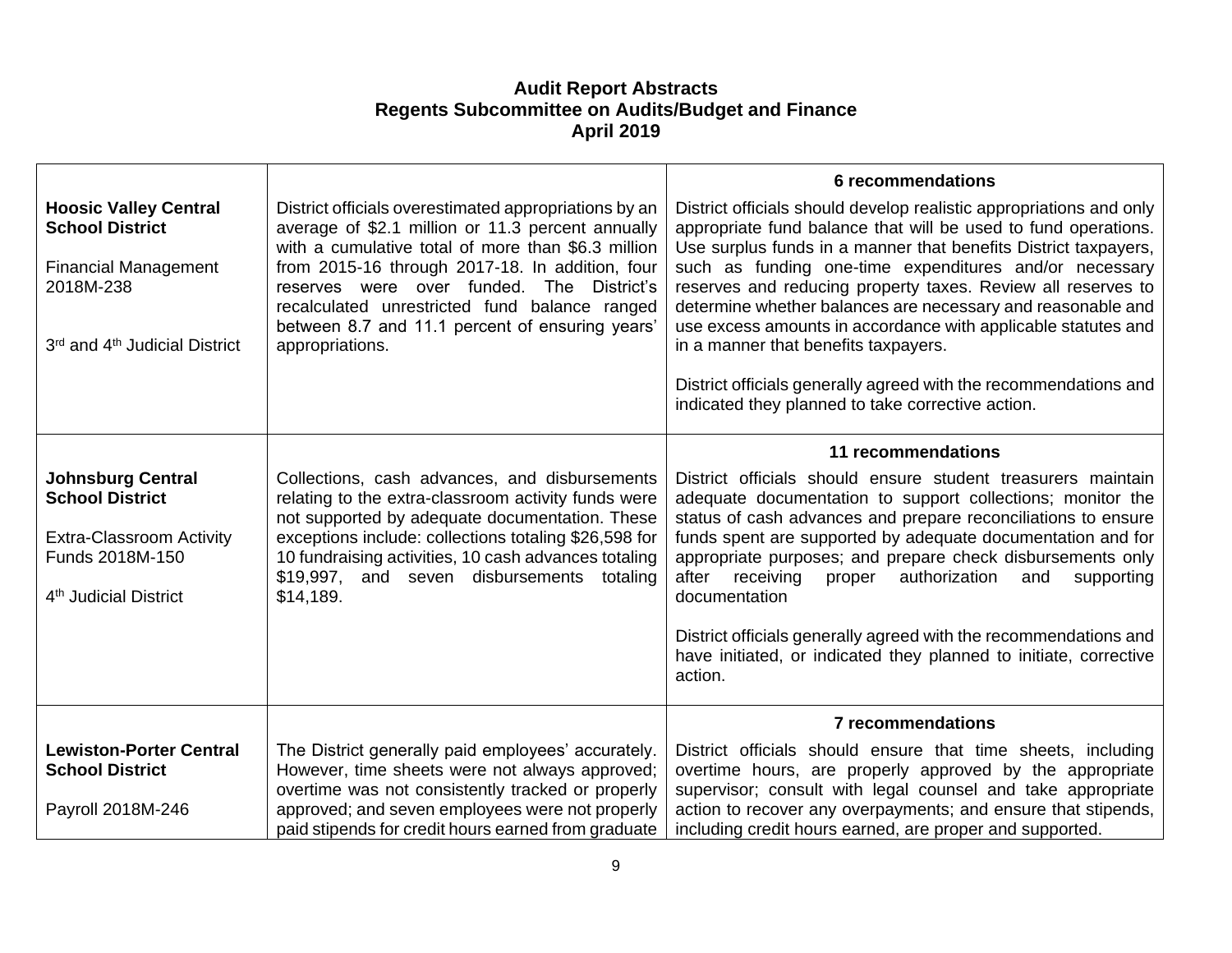| 8 <sup>th</sup> Judicial District                                                                                                                                                                                           | courses and various continuing education courses<br>taken.                                                                                                                                                                                                                                                                                                                                                                                                                                                                                                                                      | District officials generally agreed with the recommendations and<br>have initiated, or indicated they planned to initiate, corrective<br>action.                                                                                                                                                                                                          |
|-----------------------------------------------------------------------------------------------------------------------------------------------------------------------------------------------------------------------------|-------------------------------------------------------------------------------------------------------------------------------------------------------------------------------------------------------------------------------------------------------------------------------------------------------------------------------------------------------------------------------------------------------------------------------------------------------------------------------------------------------------------------------------------------------------------------------------------------|-----------------------------------------------------------------------------------------------------------------------------------------------------------------------------------------------------------------------------------------------------------------------------------------------------------------------------------------------------------|
|                                                                                                                                                                                                                             |                                                                                                                                                                                                                                                                                                                                                                                                                                                                                                                                                                                                 | 1 recommendation                                                                                                                                                                                                                                                                                                                                          |
| <b>School Districts of North</b><br><b>Syracuse and West</b><br><b>Seneca</b><br><b>Procurement of Electricity</b><br>Natural Gas Through<br>Aggregators 2018MS-5<br>5 <sup>th</sup> and 6 <sup>th</sup> Judicial Districts | This was an audit of multiple local governments<br>including two school districts.<br>District officials in the North Syracuse School<br>District did not adequately evaluate procurement<br>options or make benchmark comparisons to<br>ensure they received the lowest prices for<br>electricity and natural gas. This resulted in<br>spending more for electricity and natural gas.<br>West Seneca CSD officials regularly monitored<br>and compared their electric costs to local utility<br>company's cost and ensured that the District was<br>procuring electricity at the lowest price. | District officials should evaluate procurement options and<br>compare them to potential benchmark rates to help ensure the<br>lowest possible prices are procured for electricity and natural<br>gas.<br>District officials generally agreed with the recommendations and<br>have initiated, or indicated they planned to initiate, corrective<br>action. |
|                                                                                                                                                                                                                             |                                                                                                                                                                                                                                                                                                                                                                                                                                                                                                                                                                                                 | 3 recommendations                                                                                                                                                                                                                                                                                                                                         |
| <b>State Education</b><br><b>Department</b><br><b>Association to Benefit</b>                                                                                                                                                | The audit identified \$263,196 in ineligible costs that<br>Association to Benefit Children reported on its<br>Consolidated Fiscal Report (CFR) and recommend<br>such costs be disallowed for the fiscal year June                                                                                                                                                                                                                                                                                                                                                                               | The recommendations focused on the State Education<br>Department (SED) reviewing the recommended disallowances<br>and make the appropriate adjustments to the costs reported on<br>the CFR and tuition reimbursement rates, and that SED work                                                                                                             |
| <b>Children 2017-S-28</b><br>1 <sup>st</sup> Judicial District                                                                                                                                                              | 30, 2014. These ineligible costs included \$164,004<br>in personal service costs, \$13,696 in other than<br>personal service costs, and<br>\$85,496<br>in.                                                                                                                                                                                                                                                                                                                                                                                                                                      | with the preschool officials to help ensure their compliance with<br>the provisions in the Manual for reimbursement.                                                                                                                                                                                                                                      |
|                                                                                                                                                                                                                             | depreciation expenses.                                                                                                                                                                                                                                                                                                                                                                                                                                                                                                                                                                          | The Department agreed with the recommendations and will<br>review and adjust as noted in the report and recover any                                                                                                                                                                                                                                       |